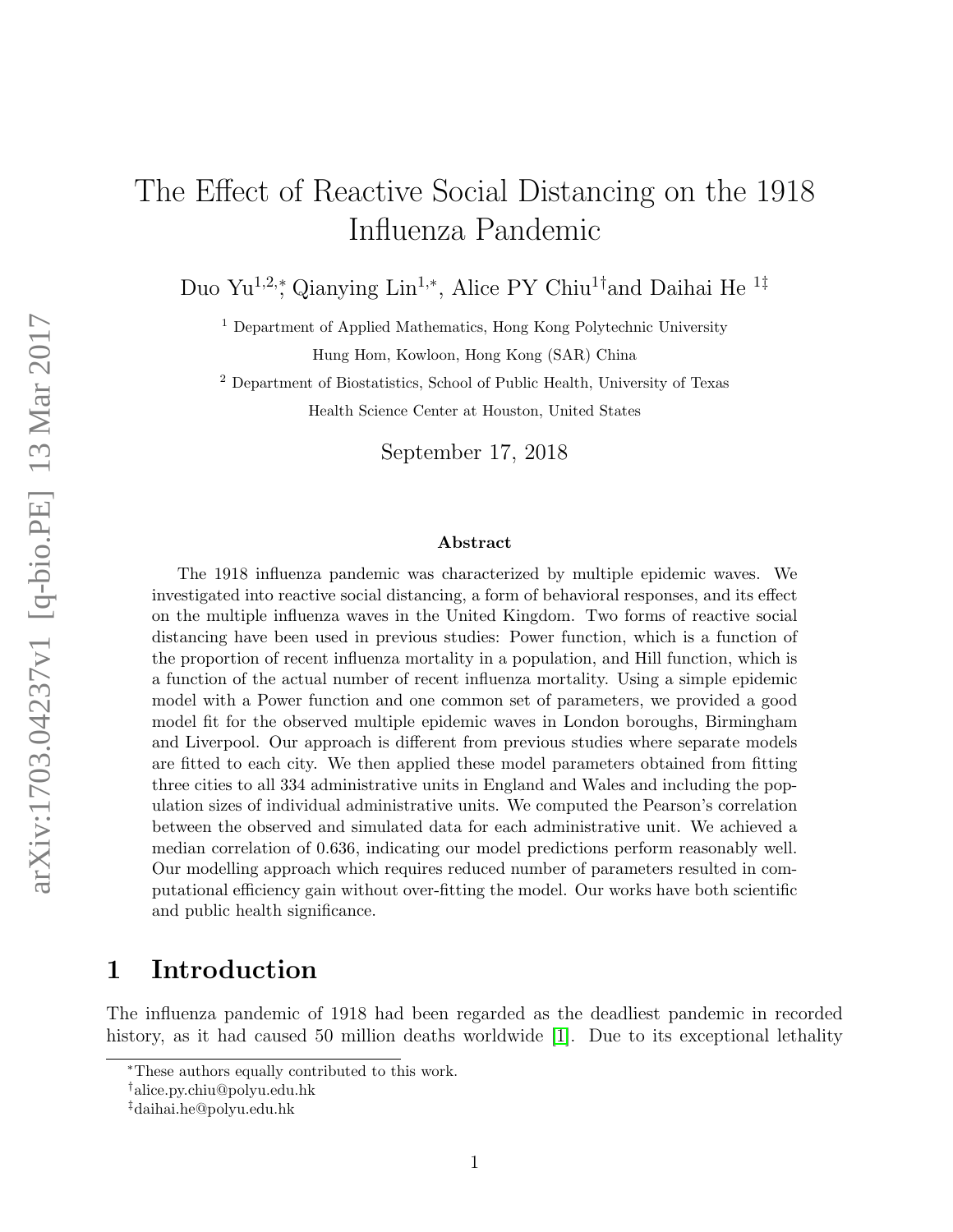and unusual epidemiological features, an in-depth understanding of the 1918 pandemic can provide insights to future influenza pandemic control planning. The 1918 pandemic was characterized by multiple waves of mortality. In the United Kingdom, the pandemic took place as three distinct waves: the first wave in the summer of 1918, the second wave in autumn of the same year and the third wave in the spring of 1919. Earlier studies attempted to identify the underlying causes of multiple waves  $[2, 3, 4, 5]$  $[2, 3, 4, 5]$  $[2, 3, 4, 5]$  $[2, 3, 4, 5]$ . They all pointed towards human behavioral responses being a key factor in the exhibition of multiple waves in the 1918 influenza pandemic. Human behavioral responses had been considered as a crucial factor that could influence the transmission of infectious diseases [\[6,](#page-10-2) [7,](#page-10-3) [8,](#page-10-4) [9,](#page-10-5) [10,](#page-10-6) [11,](#page-10-7) [12\]](#page-10-8). When an infectious disease invaded a population, people behaved reactively to reduce the probability of being infected, such as avoidance of mass gathering, putting on face masks and actively maintaining personal hygiene. He et al. showed that the temporal changes in transmission rates could be the most likely explanation for the three epidemic waves in England and Wales, and human behavioral changes had the largest effect on the epidemic waves of weekly cases [\[3,](#page-9-2) [4\]](#page-10-0). Poletti et al. studied the 2009 H1N1 influenza pandemic and concluded that human behavioral changes could have a significant impact on the timing, dynamics and magnitude of the epidemic spread [\[12\]](#page-10-8). Bootsma and Ferguson found that the effect of reactive social distancing could have a stronger impact on the epidemic waves of the weekly cases than on the overall mortality [\[2\]](#page-9-1). However, the impact of reactive social distancing on the final epidemic size remained unknown. In previous studies, an epidemic model with a common set of parameters for different cities did not fit the observed data well [\[2\]](#page-9-1). Here, we compare two mathematical functions of reactive social distancing: Power function, which is a function of the proportion of recent influenza mortality in a population, and Hill function, which is a function of the actual number of recent influenza mortality. This manuscript is arranged as follows: We fitted out model with the same set of input parameters to the observed data in London boroughs, Birmingham and Liverpool. We applied these model parameter values obtained from fitting three cities to all 334 administrative units in England and Wales and including the population sizes of individual administrative units. We demonstrated the impact of reactive social distancing on the final epidemic size. In the appendix, we showed the theoretical results of the oscillations induced by reactive social distancing.

# 2 Methods

### 2.1 Data

We analyzed data on weekly influenza deaths (either influenza was recorded as contributing or death has been assigned to influenza) between June 29, 1918 and May 10, 1919 from 334 Administrative units in England for London boroughs, Birmingham and Liverpool based on the publicly available data [\[13\]](#page-10-9). We obtained the daily temperatures from the UK Met Office [\(http://www.metoffice.gov.uk\)](http://www.metoffice.gov.uk).

### 2.2 Model

Bootsma and Ferguson [\[2\]](#page-9-1) proposed that people reduce their exposure to potentially infectious contacts in response to high mortality rates during an influenza pandemic. In this study, we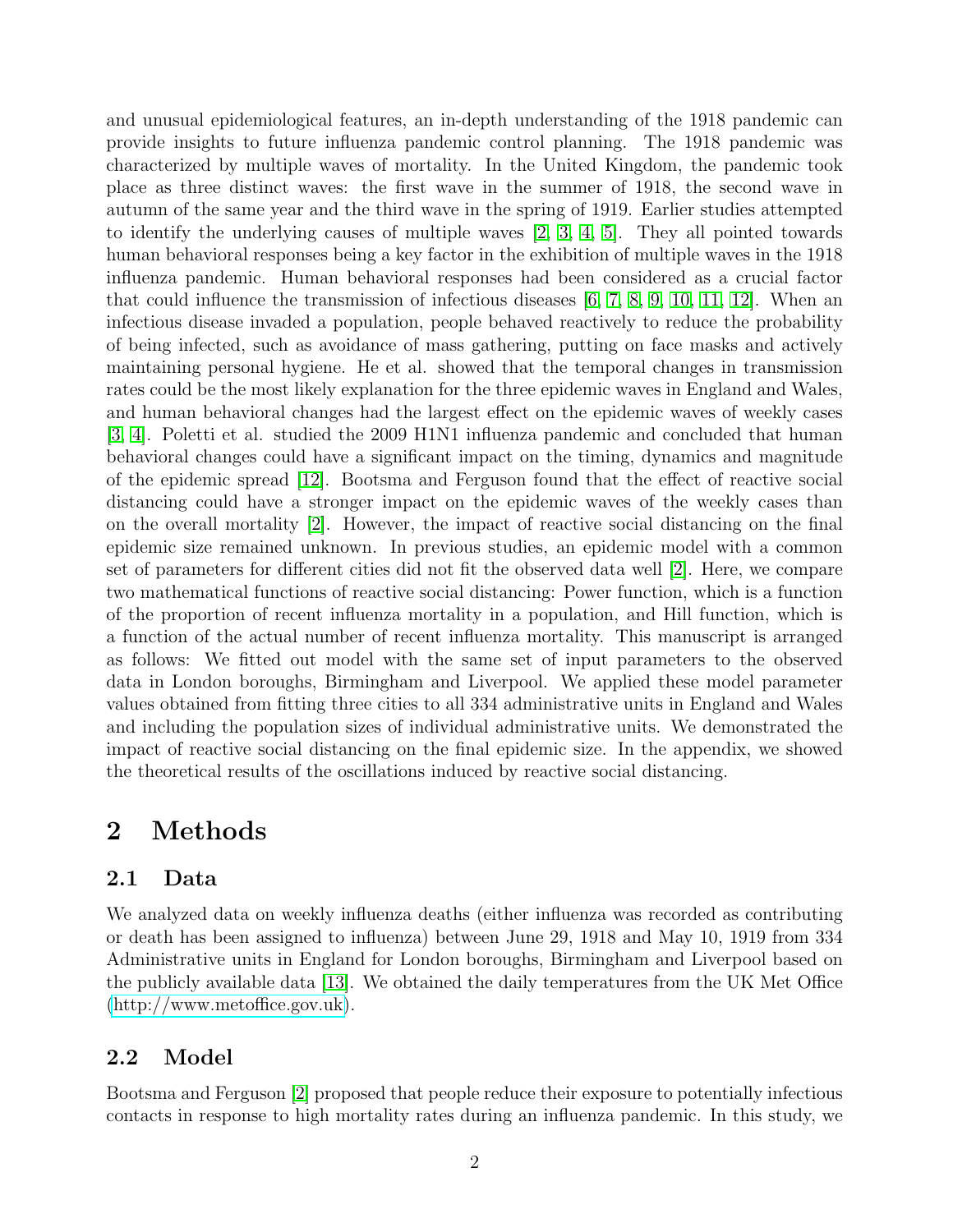

<span id="page-2-0"></span>Figure 1: Schematic diagram shows the transmission dynamics during a disease outbreak. S denotes the number of susceptible individuals, I denotes the number of infectious individuals, R denotes the number of recovered individuals, D denotes the number of individuals who are no longer infectious and are progressing to death of influenza or pneumonia causes, M denotes the cumulative number of influenza-related deaths, and W denotes recent influenza mortality.

assumed the perceived risk of influenza is proportional to the number of recent deaths, and that people practised social distancing in response to this perceived risk. Here, we employed a simple Susceptible-Infectious-Recovered (SIR) model to account for such behavioral changes in the population [\[4\]](#page-10-0). Our earlier study shows that similar results are achieved if an additional "exposed" class is included [\[4\]](#page-10-0). The model is represented as follows:

$$
\dot{S} = -\frac{\beta(t)}{N} SI,\n\dot{I} = \frac{\beta(t)}{N} SI - \gamma I,\n\dot{R} = \gamma (1 - \phi)I,\n\dot{D} = \gamma \phi I - gD,\n\dot{M} = gD,\n\dot{W} = gD - \lambda W.
$$
\n(1)

<span id="page-2-1"></span>Here, S denotes the number of susceptible individuals, I denotes the number of infectious individuals,  $R$  denotes the number of individuals who are immune to the disease.  $D$  denotes the number of individuals who are no longer infectious and are progressing to deaths of influenza or pneumonia causes. M denotes the number of influenza deaths. W denotes the recent influenza mortality, and we assume that the general public's risk perception is based on W. N is the population size which is assumed to be constant. The population sizes for London Borough, Birmingham and Liverpool were approximately 4,484,523, 919,444 and 802,940 during the study period, respectively. Parameter  $\phi$  stands for case-fatality-ratio (CFR).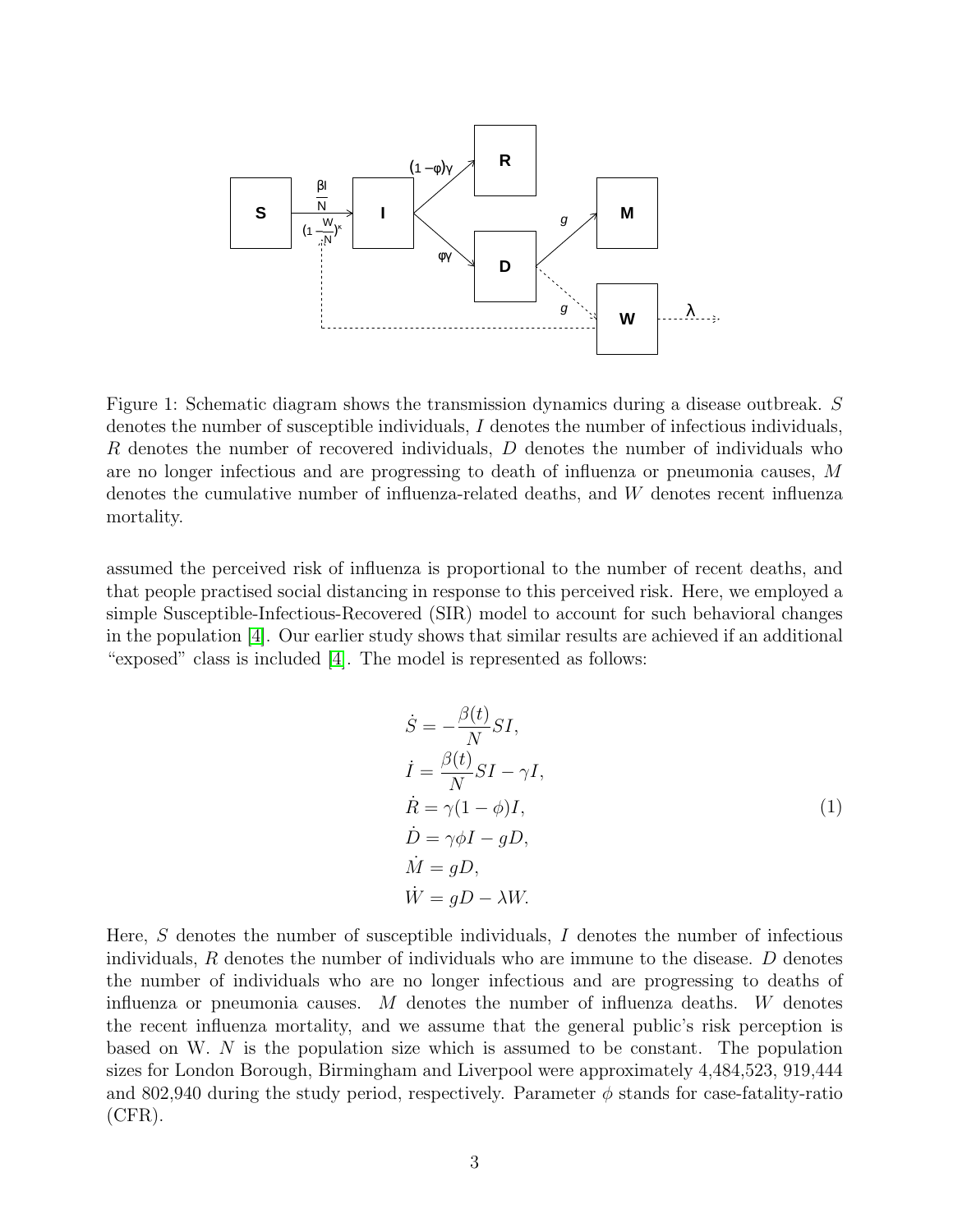Parameters  $\gamma$ , g and  $\lambda$  are rates at which individuals move from one class to the next class.  $\gamma^{-1}$  and  $g^{-1}$  are the mean infectious period (to be fixed at 4 days [\[14\]](#page-10-10)) and the mean time from loss-of-infectiousness to death (to be fixed at 8 days). Thus the mean duration from infection to death is 12 days [\[2\]](#page-9-1).  $\lambda^{-1}$  is the duration of human risk-reduction behavior in days. Following [\[4\]](#page-10-0),  $\beta(t)$  is the transmission rate and takes the following form:

$$
\beta(t) = \beta_0 \cdot e^{-\xi T(t)} \cdot \left[1 + \alpha H(t)\right] \cdot \left[1 - \frac{W(t)}{N}\right]^\kappa \tag{2}
$$

where there are four components

(i)  $\beta_0$  is the constant baseline transmission rate.

(ii)  $e^{-\xi T(t)}$  is the term representing the temperature effect,  $T(t)$  is time series of daily temperature (the model is simulated with a step size of 1 day), the parameter  $\xi$  controls the intensity of the temperature effect.

(iii)  $1 + \alpha H(t)$  is the factor of school terms with amplitude parameter  $\alpha$  and school day function  $H(t)$  (a step function takes a large value on school days and a small value otherwise, see [\[4\]](#page-10-0)); Easter and Christmas holiday dates are known. However, the summer vacation period  $(t_1, t_2)$  is unknown, therefore the start date  $(t_1)$  and end date  $(t_2)$  are to be estimated. During the 1910's, a large number of people, including both adults and school children, are involved in summer harvesting. Thus there is a substantial impact on influenza transmission. This was discussed in  $|4|$ ).

(iv) The last factor is the human behavioral term, where  $W(t)$  denotes the recent influenza mortality, and  $\kappa$  represents the intensity of human behavioral response in relation to the risk of influenza infection.

Finally, we define the basic reproductive number  $\mathcal{R}_0 = \frac{\langle \beta(t) \rangle}{\gamma}$  $\frac{\partial (t)}{\partial t}$  with  $W(t) = 0$  (see [\[4\]](#page-10-0), we have  $W = 0$  at disease-free equilibrium). Note that  $\langle \beta(t) \rangle < \beta_0$ , since the temperature effect has an average value of smaller than 1. However, with human behavioral reaction, it is more effective to estimate the effective reproductive number,  $\mathcal{R}_{\text{eff}}(t)$  instead, which is defined as the actual average number of secondary cases per primary case of infection at time  $t$  [\[15\]](#page-10-11). We have  $\mathcal{R}_{\text{eff}}(t) = \beta(t)S(t)/(\gamma N)[16]$  $\mathcal{R}_{\text{eff}}(t) = \beta(t)S(t)/(\gamma N)[16]$ . If  $\mathcal{R}_{\text{eff}}(t) \leq 1$ , it indicates that the epidemic is under control.

Here, we use the formula  $[1 - \frac{W(t)}{N}]$  $\frac{\sqrt{(t)}}{N}$ <sup>k</sup> to represent the effect of reactive social distancing on transmission rate. Bootsma and Ferguson [\[2\]](#page-9-1) modelled the reactive social distancing as a Hill function  $\frac{\kappa}{\kappa+W(t)}$ . If we compare the Taylor's series expansion in the Power function and the Hill function, we noted that  $N/\kappa$  in the Hill function is equivalent to the  $\kappa$  in the Power function. Furthermore, if we replace  $\kappa$  with  $N/\kappa$  in the Hill function, we will obtain a modified-Hill function. The first two terms in the Taylor's series expansion in both the Power function and the modified-Hill function are almost the same.

Power 
$$
\left[1 - \frac{W(t)}{N}\right]^{\kappa} = 1 - \frac{\kappa}{N}W(t) + \frac{1}{2}\frac{\kappa(\kappa - 1)}{N^2}W(t)^2 + \cdots
$$
 (3a)

$$
\text{Hill} \qquad \frac{\kappa}{\kappa + W(t)} \qquad = 1 - \frac{1}{\kappa} W(t) + \frac{1}{\kappa^2} W(t)^2 + \cdots \tag{3b}
$$

$$
\text{Modified Hill} \quad \frac{N/\kappa}{N/\kappa + W(t)} \quad = 1 - \frac{\kappa}{N} W(t) + \frac{\kappa^2}{N^2} W(t)^2 + \dots \tag{3c}
$$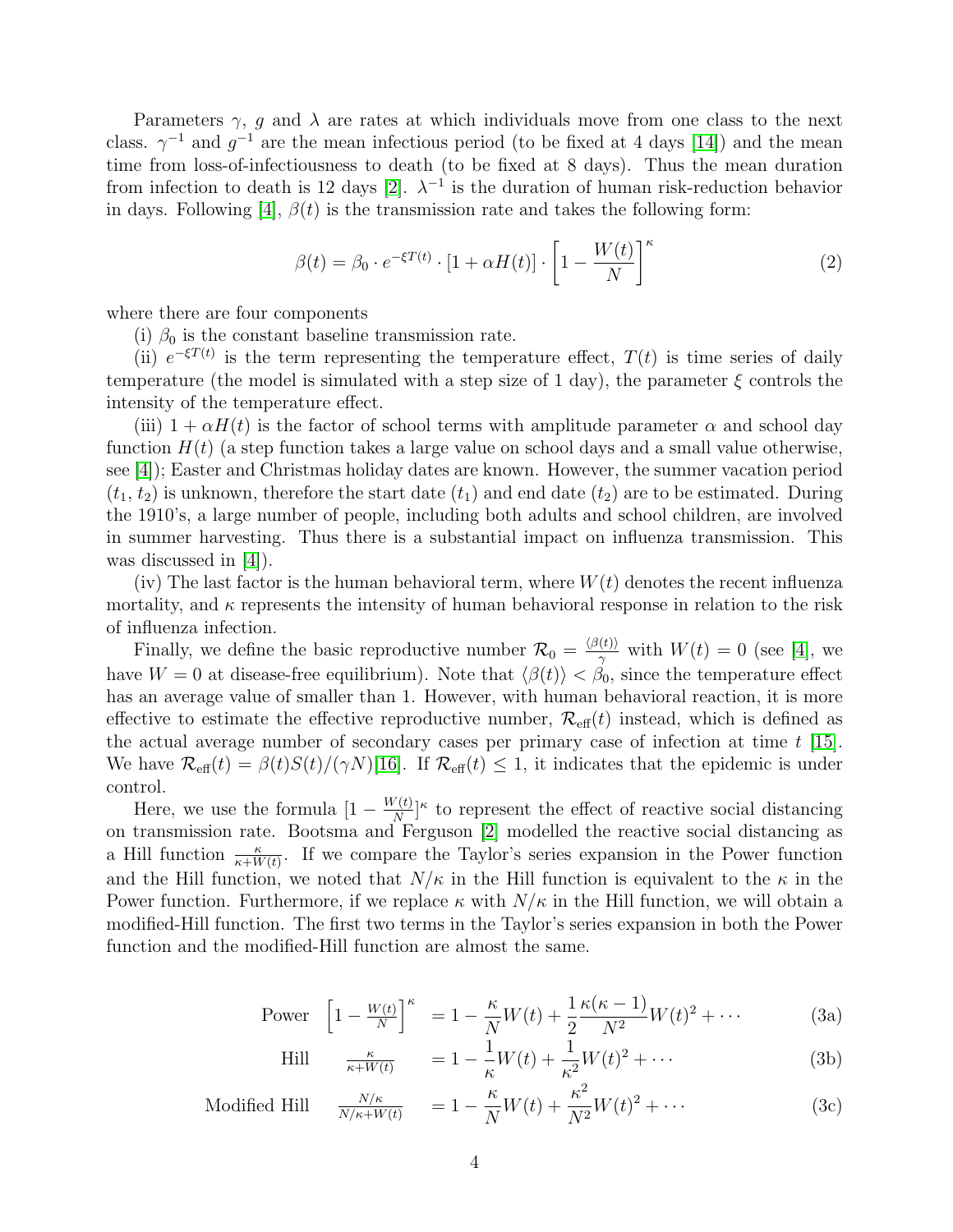The above suggests that the Power function and the modified-Hill function will lead to almost the same results. The key point is whether  $W(t)$  is scaled by N or not in the behavioral term.

#### 2.3 Model Fitting and Parameter estimates

We fit the model as described in Figure [1](#page-2-0) to the reported weekly influenza deaths from the three largest administrative units: London boroughs, Birmingham and Liverpool during the 1918-1919 influenza pandemic. We assumed the epidemiological parameters remained the same for all three cities, and then further modelled for all 334 administrative units in England and Wales by incorporating their respective population sizes N. Previous studies [\[2,](#page-9-1) [4\]](#page-10-0) assumed that key parameter values being distinct for different cities or administrative units. Thus we greatly reduce the number of free parameters and computational time in this work. Our assumption is also biologically plausible as previous studies showed that the transmissibility during the pandemic showed little spatial variations [\[17,](#page-10-13) [18\]](#page-10-14).

Partially observed Markov process (POMP) model within a plug-and-play framework [\[19\]](#page-10-15) was applied to simulate the epidemic dynamics in equation [1.](#page-2-1) Parameters including baseline transmission rate  $(\beta_0)$ , case-fatality-ratio  $(\phi)$ , school-term impact intensity  $(\alpha)$ , air temperature impact intensity  $(\xi)$ , reactive social distancing intensity  $(\kappa)$  and rate of recovery of social distancing  $(\lambda)$  are estimated by the Iterated Filtering method, allowing us to compute the maximum likelihood [\[20,](#page-10-16) [21\]](#page-10-17).

Using this method, stochastic perturbation is added to the unknown parameters for the exploration of parameter space. This allows us to extend the range of global search, to avoid local minima and to construct an approximation to derive the log-likelihood. Selection of the estimates is achieved by Sequential Monte Carlo(SMC) or particle filtering, which keeps the results to be consistent with the data. With well-constructed procedures and continually decreasing perturbations, the iterations will converge to the maximum likelihood estimates. This method has been widely used in infectious disease modelling studies, including Ebola, cholera, malaria, influenza, as well as studies in finance and ecological dynamics. The 'pomp' package in R is used for implementation (<http://kingaa.github.io/pomp/>).

# 3 Results

Figure [2](#page-6-0) shows the best-fitting simulation models using three different functions, i.e. a model with the Power function (panels a-c), the Hill function (panels d-f) and the modified-Hill function (panels h-j). The inset panels show the log-likelihood profile of each model as a function of the parameter  $\kappa$ . Since the numbers of parameters of the three models (i.e. their model complexity) are the same, we can directly compare their Maximum Log Likelihoods (MLL). The MLLs for the Power function, the Hill function and the modified-Hill function are -596.12, -659.58 and -596.34 respectively. Since a larger MLL indicates a better model fit, we conclude that both the Power function and the modified-Hill function provide the best model choice. Thus, we identify a unified model (with the Power function or the modified-Hill function) for the three waves in these three cities. The Power function and the modified-Hill function virtually achieve the same goodness-of-fit levels, and both are superior to the Hill function used in [\[2\]](#page-9-1), using our current dataset.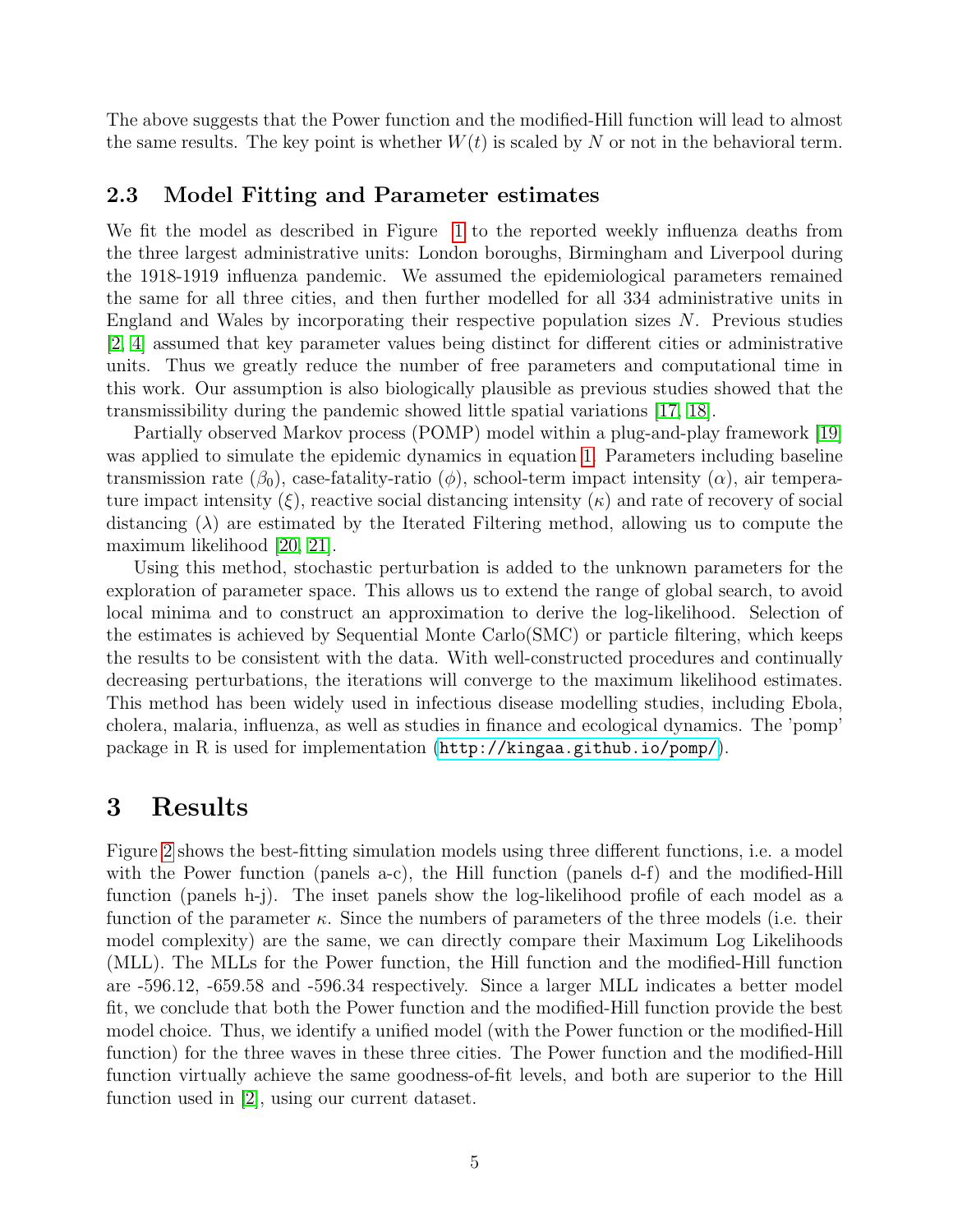In previous studies [\[2,](#page-9-1) [4\]](#page-10-0), key parameters such as  $\mathcal{R}_0$  and  $\kappa$  are assumed to be different for each city in order to achieve the best model fit. Our model fit as shown in Figure [2\(](#page-6-0)a-c) are reasonably well, which use a unified model that estimated the same set of epidemiological parameters (i.e., the same  $\kappa$  in all three cities), but using different population sizes and initial conditions for each of the three cities.

Figure [3](#page-7-0) compares the three behavioral functions with the maximum likelihood estimates of  $\kappa$ . We can see that the Power function and the modified-Hill function largely overlaps, while the Hill function is clearly different from the other two functions.

Figure [4](#page-7-1) shows the estimated daily reproductive number  $\mathcal{R}_0$  (red thin curve) and the effective reproductive number  $\mathcal{R}_{\text{eff}}$  (blue bold curve). The estimated daily reproductive number is identical in the three cities, since we assume all related parameters to be identical. The fluctuations in the daily reproductive number are due to school term and daily temperature, whereas we set  $W = 0$  (see [\[4\]](#page-10-0)). In the effective reproductive number, we use the estimated  $W(t)$  and susceptible  $S(t)$ . Thus  $\mathcal{R}_{\text{eff}}$  is distinct among the cities and when it is greater than 1 (or less than 1), the mortality curve increases (or decreases) with a time delay of about 12 days.

Table [1](#page-5-0) summarizes all parameters used in the model with the Power function. All parameters values are largely biologically reasonable [\[2,](#page-9-1) [4\]](#page-10-0). Thus, we successfully find a model with common parameter values for all three cities. The only differences are in the population sizes and the initial conditions. We denote the initial susceptible population and initial population size to be  $S_0$  and  $I_0$ , respectively. Note that the estimated initial conditions are similar among the three cities.

<span id="page-5-0"></span>

|  |  |  | Table 1: Summary of all parameters estimated in the best-fitted model with a Power function. |
|--|--|--|----------------------------------------------------------------------------------------------|
|  |  |  |                                                                                              |

| Parameter                    | London boroughs     | Birmingham                     | Liverpool           | Type     |
|------------------------------|---------------------|--------------------------------|---------------------|----------|
| initial, $S_0/N$             | 0.685(0.503, 0.836) | 0.677(0.450, 0.806)            | 0.632(0.253, 0.950) | distinct |
| initial, $I_0$               | 9552 (7116, 14611)  | 3760 (2302, 4964)              | 927(610, 1521)      | distinct |
| behavioral, $\kappa$         |                     | 1323.2 (1185.9, 1484.8)        |                     | common   |
| delay, $\lambda^{-1}$ (days) |                     | 12.43(10.73, 14.55)            |                     | common   |
| CFR, $\phi$                  |                     | $0.0118$ $(0.0108, 0.0129)$    |                     | common   |
| baseline, $\beta_0$          |                     | 4153.8 (3067.9, 8424.1)        |                     | common   |
| school-term, $\alpha$        |                     | 0.437(0.377, 0.498)            |                     | common   |
| temperature, $\xi$           |                     | $0.04048$ $(0.03441, 0.04568)$ |                     | common   |
| summer vacation start        |                     | June 23 (May 24, June 28)      |                     | common   |
| summer vacation end          |                     | August 21 (Aug 12, August 31)  |                     | common   |

#### 3.1 Applying the model to 334 administrative units

We apply our model with parameter values from fitting the three largest cities to all 334 administrative units in England and Wales. The only parameter we need to incorporate into this model is the population size of each administrative unit. As the three cities had similar initial conditions, we use that of Liverpool's. We display our results in Figure [5.](#page-8-0) We compute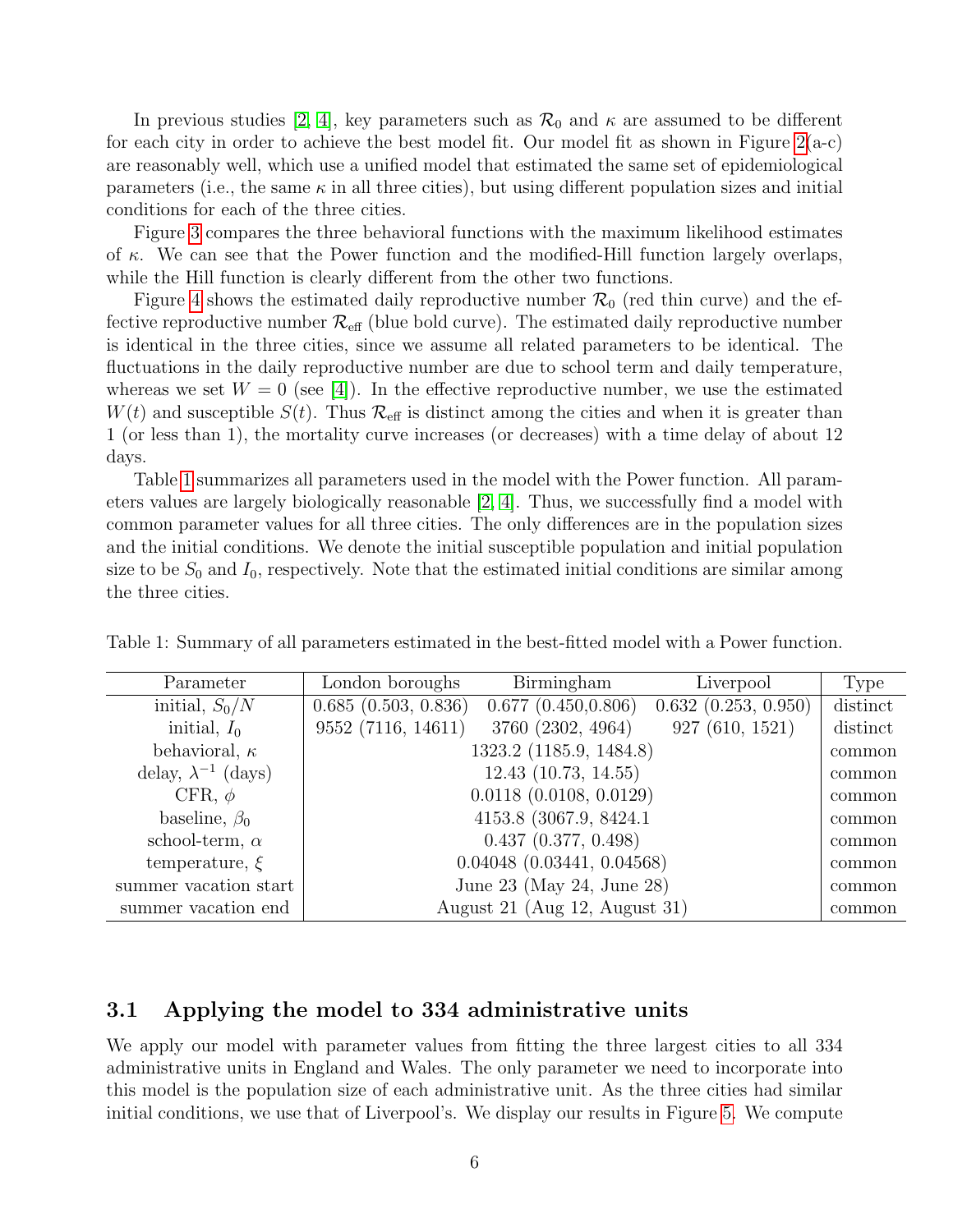

<span id="page-6-0"></span>Figure 2: Simulation comparisons of the weekly influenza deaths during the 1918 pandemic in London, Birmingham and Liverpool. We used human behavioral terms of the (a-c) Power function, (d-f) Hill function, and (g-i) modified-Hill function. Blue bold line depicts the reported cases. Red thin line depicts the simulation median. The shaded area indicates the 95% confidence interval. The inset panels show the profile log-likelihood as a function of  $\kappa$ .

the Pearson's correlations between the observed (panel (a)) and simulated values (panel (b), with all three factors) for each administrative unit. The median correlation is 0.636. This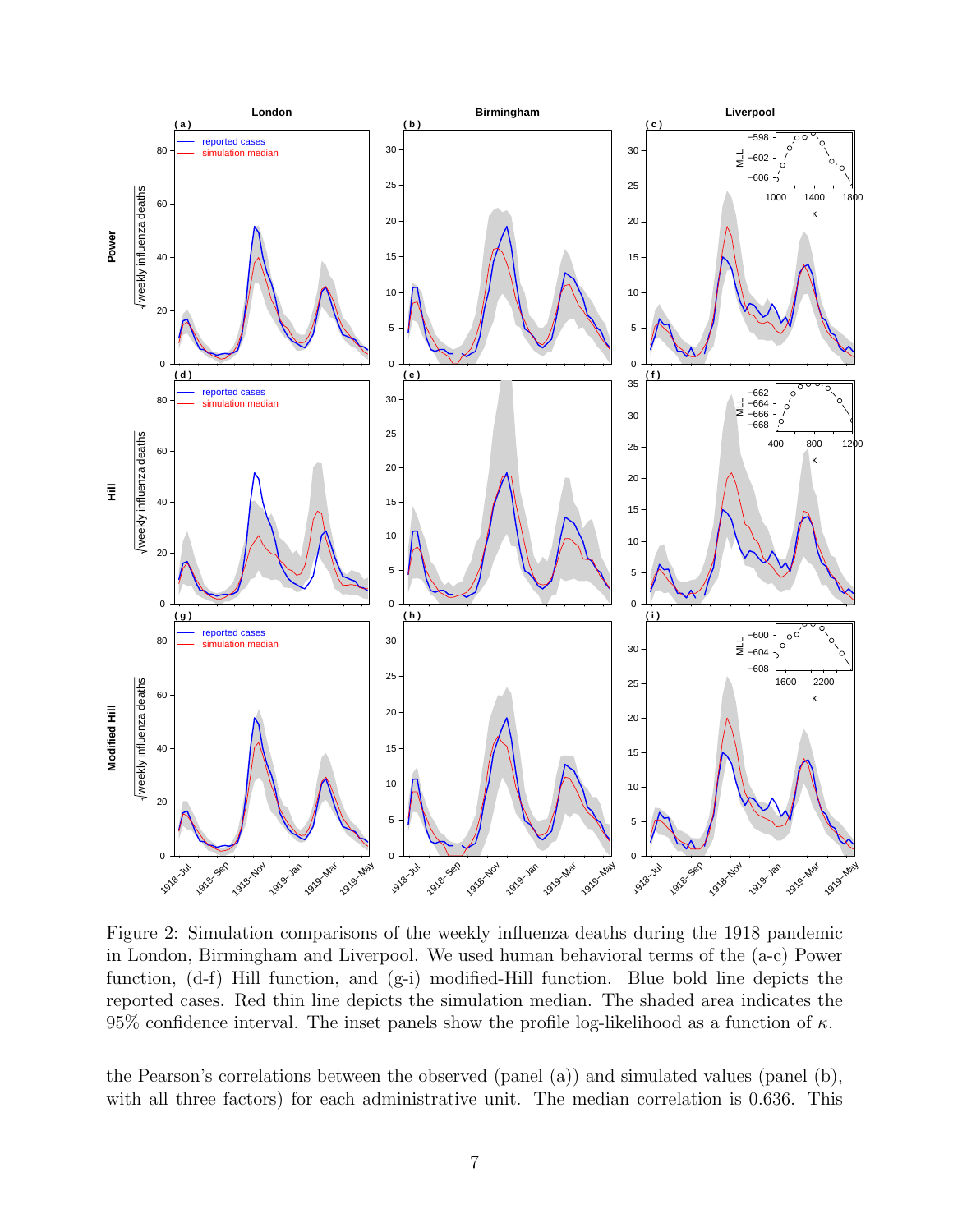

<span id="page-7-0"></span>Figure 3: Comparison among the value of three behavioral functions with their best-fitted  $\kappa$ .



<span id="page-7-1"></span>Figure 4: Estimated daily basic reproductive number  $\mathcal{R}_0$  (red thin curve), effective reproductive number  $\mathcal{R}_{\text{eff}}$  (blue bold curve) and weekly influenza deaths (shaded region). The average basic reproductive number is 3.24 in the three cities.

shows that our model performs reasonably well in at least half of the 334 administrative units while only using data from three major cities. If the effects of behavioral changes are removed, previous studies [\[2,](#page-9-1) [4\]](#page-10-0) show that the model cannot fit the data well even when the cities are being fitted separately. In panel (c), we show the simulation results of the 334 administrative units by setting  $W = 0$  and using other parameters from panel (b). It can been seen that model can only yield two wave, with the winter wave mmissed. Furthermore, we compare the overall attack rates in the two scenarios: Using all three factors, the estimated infection attack rate is about 28.5% (95% confidence interval: 14.1%, 35.9%). Without behavioral changes, the estimated infection attack rate is about 40.8% (95% CI: 34.0%, 46.9%). Thus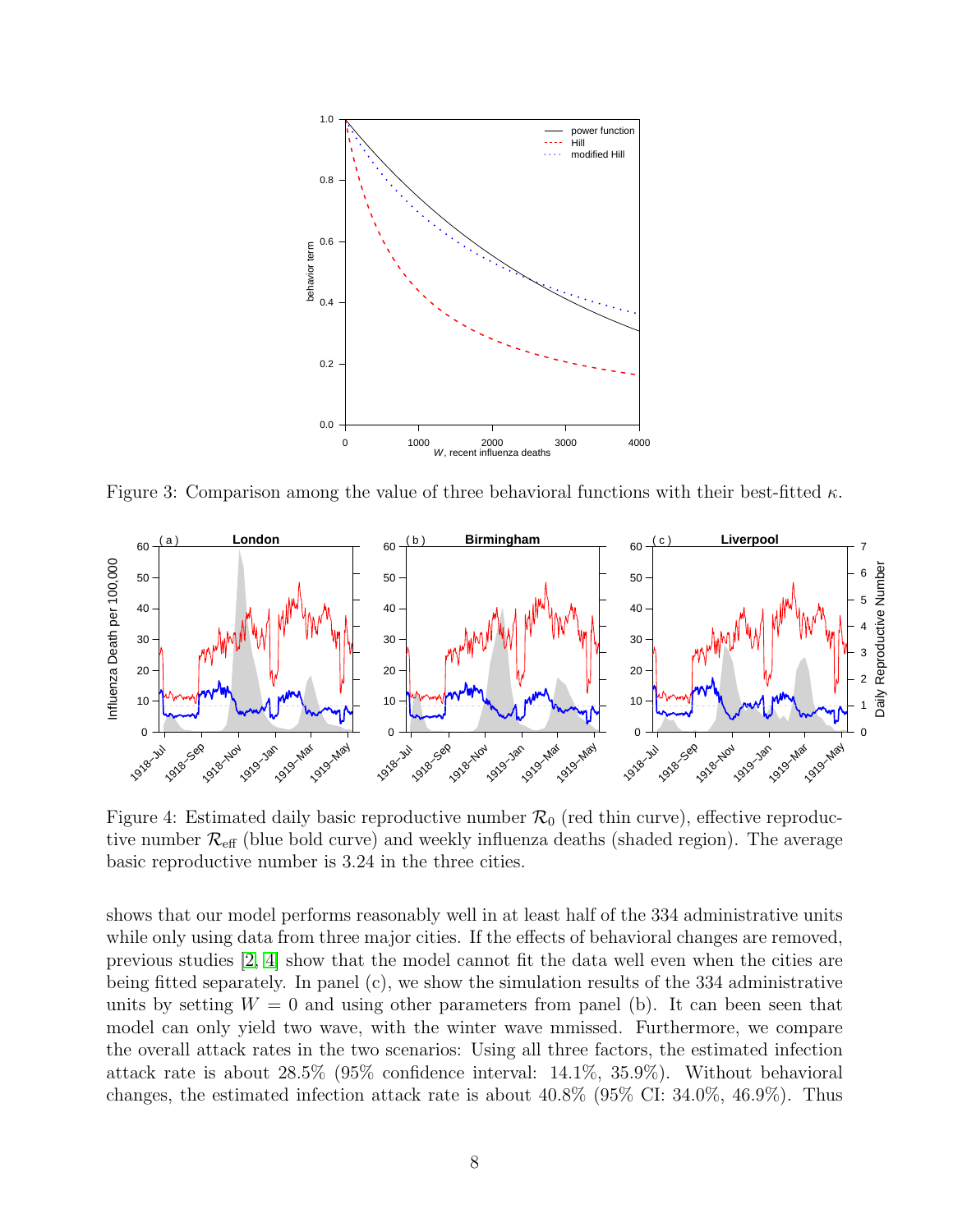the reduction due to behavioral changes is substantial.



<span id="page-8-0"></span>Figure 5: Comparison between the observed and simulated patterns of influenza deaths in 334 administrative units. (a) Observed. (b) Simulation with all three factors (school term, temperature, and behavioral changes). (c) Without behavioral changes. Administrative units are ordered in descending population sizes from top to bottom.

# Discussion and Conclusions

Through a simple epidemic model with a Power function as behavioral term and a common set of parameters, we provided a good model fit for the observed multiple waves of influenza deaths in London boroughs, Birmingham and Liverpool. Our results are novel compared with earlier works by Bootsma and Ferguson [\[2\]](#page-9-1) and He et al [\[4\]](#page-10-0). We also showed that the same set of parameters can be used for modelling the 334 administrative units. Furthermore, through given parameter values of mean infectious period and mean time from loss-of-infectiousness-todeath, we showed that there is an almost perfect linear relationship between the mean period of damping oscillation and the duration of reactive social distancing. Our theoretical damping oscillation results provided a plausible explanation to the observed multiple waves, where by reactively responding to the high proportion of influenza deaths with social distancing, the epidemic waves will be dampened. However, with the decline in the proportion of influenza deaths, public risk perception will be lowered as well, and the reduced social distancing could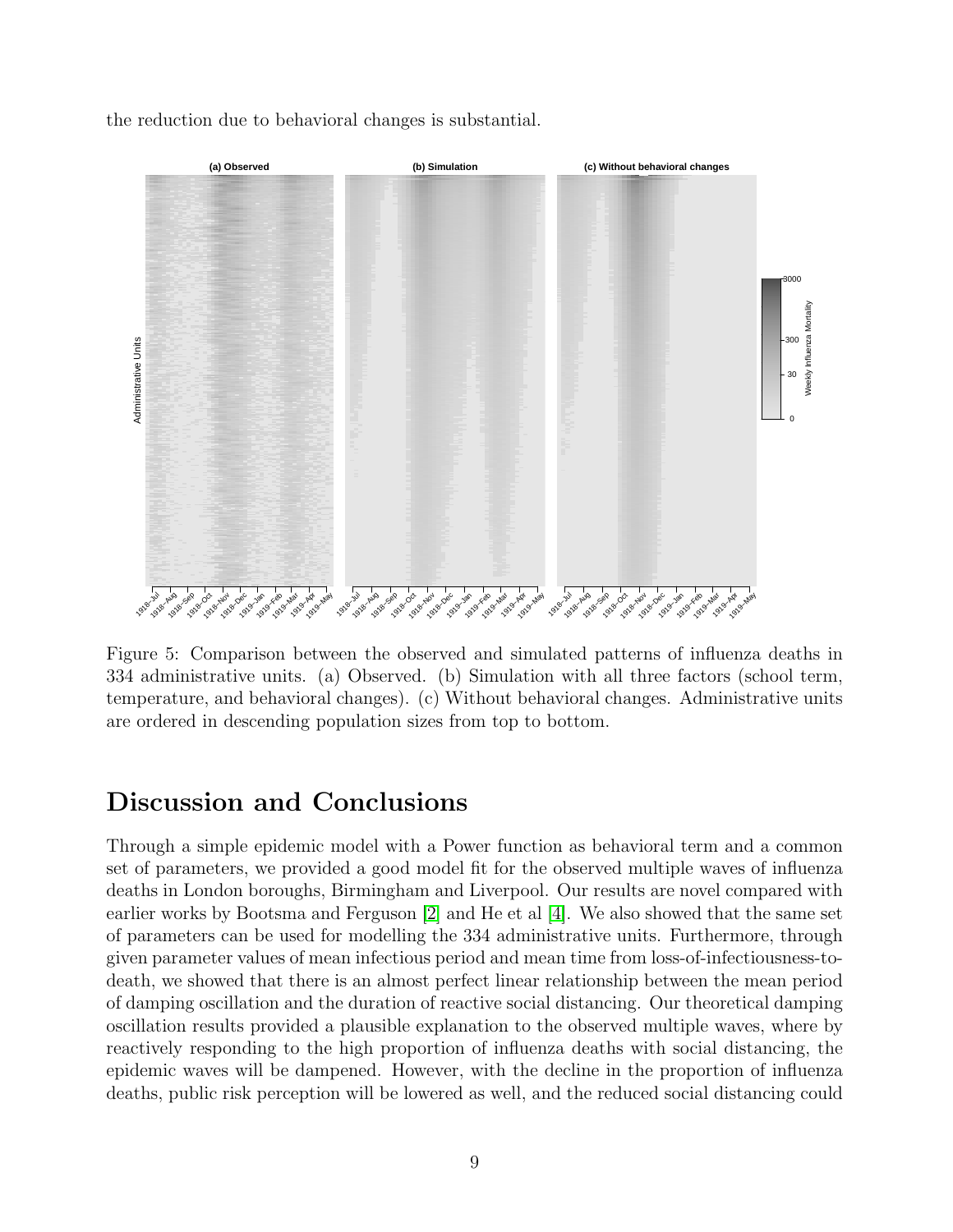induce another epidemic wave. We also showed that reactive social distancing leads to a reduction in final epidemic size.

Our findings are plausible and are consistent with earlier mathematical modelling studies on the 1918 influenza pandemic [\[14,](#page-10-10) [22\]](#page-10-18). Bootsma and Ferguson [\[2\]](#page-9-1) developed an epidemic model to study the impacts of public health interventions on the 1918 influenza pandemic in 16 U.S. cities. He et al [\[4\]](#page-10-0) proposed another epidemic model which incorporates school opening and closing, temperature changes and changes in human behavioral response during the 1918 influenza pandemic in 334 administrative units of England and Wales. However, in both of these studies, instead of using a common set of model input parameters, unique model input parameters were needed for model fitting of each city or administrative units. Here, our model requires only a common set of parameters for the three-city or the subsequent 334 administrative model-fitting procedure, and the reduced number of model input parameters used represented significant improvement in computational efficiency and resulted in more robust estimates. Caley et al [\[5\]](#page-10-1) studied the 1918 influenza pandemic in Australia, showing that reactive social distancing had a significant impact on the observed multiple epidemic waves and final epidemic size. Our effective reproductive numbers are comparable to these studies.

Compared to previous studies, our methods provide several improvements. Our study has the following strengths. First, by using a common set of model parameters for fitting the threecity model, we have greatly enhanced our computational efficiencies and have also resulted in more robust estimates of the final epidemic size. Second, we have identified an almost perfect linear relationship between the mean period of damping oscillations and duration of reactive social distancing on various combinations of mean infectious period and mean time from loss-of-infectiousness-to-death, which will be useful for future studies on the time between influenza epidemic waves. Major limitations of our study include the lack of direct historical behavioral data on quantifying the extent of reactive social distancing. Also, other non-pharmaceutical interventions could have played a role on the influenza pandemic patterns observed, but these measures are not considered in our model. There could be differences in summer vacation periods and daily temperature data in the three cities. However, such detailed data are not accessible to us. We could only make a simplifying assumption that they are the same across all locations. In future epidemics or pandemics, such information will be available and could be incorporated into the framework developed in this work.

In conclusion, a simple model with reactive social distancing, weather conditions, and school term could explain the observed multiple waves and final epidemic size in London boroughs, Birmingham and Liverpool during the 1918 influenza pandemic. Despite societal changes, our historical analyses on the 1918 pandemic could still serve as an important reference for future pandemic planning.

# References

- <span id="page-9-0"></span>[1] N.P. Johnson and J. Mueller. Bull. Hist. Med. 76, 105 (2002).
- <span id="page-9-1"></span>[2] M.C. Bootsma and N.M. Ferguson. Proc Natl Acad Sci U S A. 104, 7588 (2007).
- <span id="page-9-2"></span>[3] D. He *et al.* Theor. Ecol. 4, 283 (2011).